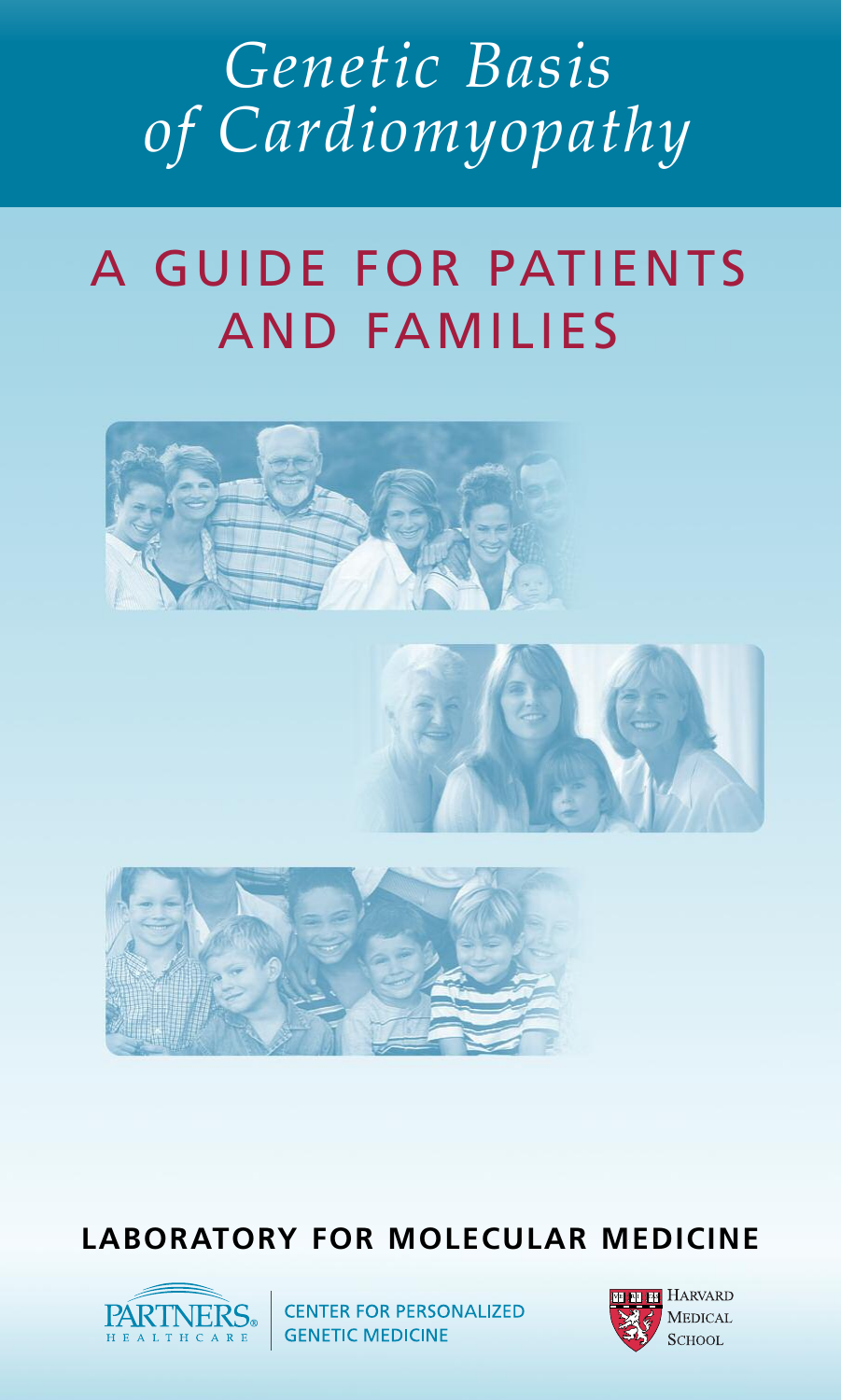**This booklet has been prepared for patients, families and healthcare professionals who are interested in finding out more information on the genetics of cardiomyopathy.**

#### **ABOUT THE LABORATORY**

The Laboratory for Molecular Medicine (LMM) is a not for-profit CLIA-certified clinical diagnostic laboratory in the Partners HealthCare Center for Personalized Genetic Medicine, a teaching affiliate of Harvard Medical School. The LMM's close connection to the research community and cutting-edge technology ensures rapid translation of research discoveries into clinical tests that are offered by the laboratory. The LMM is dedicated to ensuring the privacy and confidentiality for all individuals who decide to pursue genetic testing.

#### *This booklet was created by the following staff at the Laboratory for Molecular Medicine and Partners HealthCare Center for Personalized Genetic Medicine.*

**Samantha Baxter MS, CGC Amy L. Hernandez MS, CGC Allison Cirino, M.S., CGC Heidi Rehm, Ph.D., FACMG Birgit Funke, Ph.D., FACMG Christine Seidman, M.D. Carolyn Ho, M.D. Jon Seidman, Ph.D.**

**We would like to thank the many other people who gave helpful comments and suggestions on the numerous drafts of this booklet.**

For questions or comments, or to request additional copies of this booklet, please contact us at:

#### **Laboratory for Molecular Medicine**

65 Landsdowne Street Cambridge, MA 02139 Email: LMM@partners.org Phone: (617)768-8500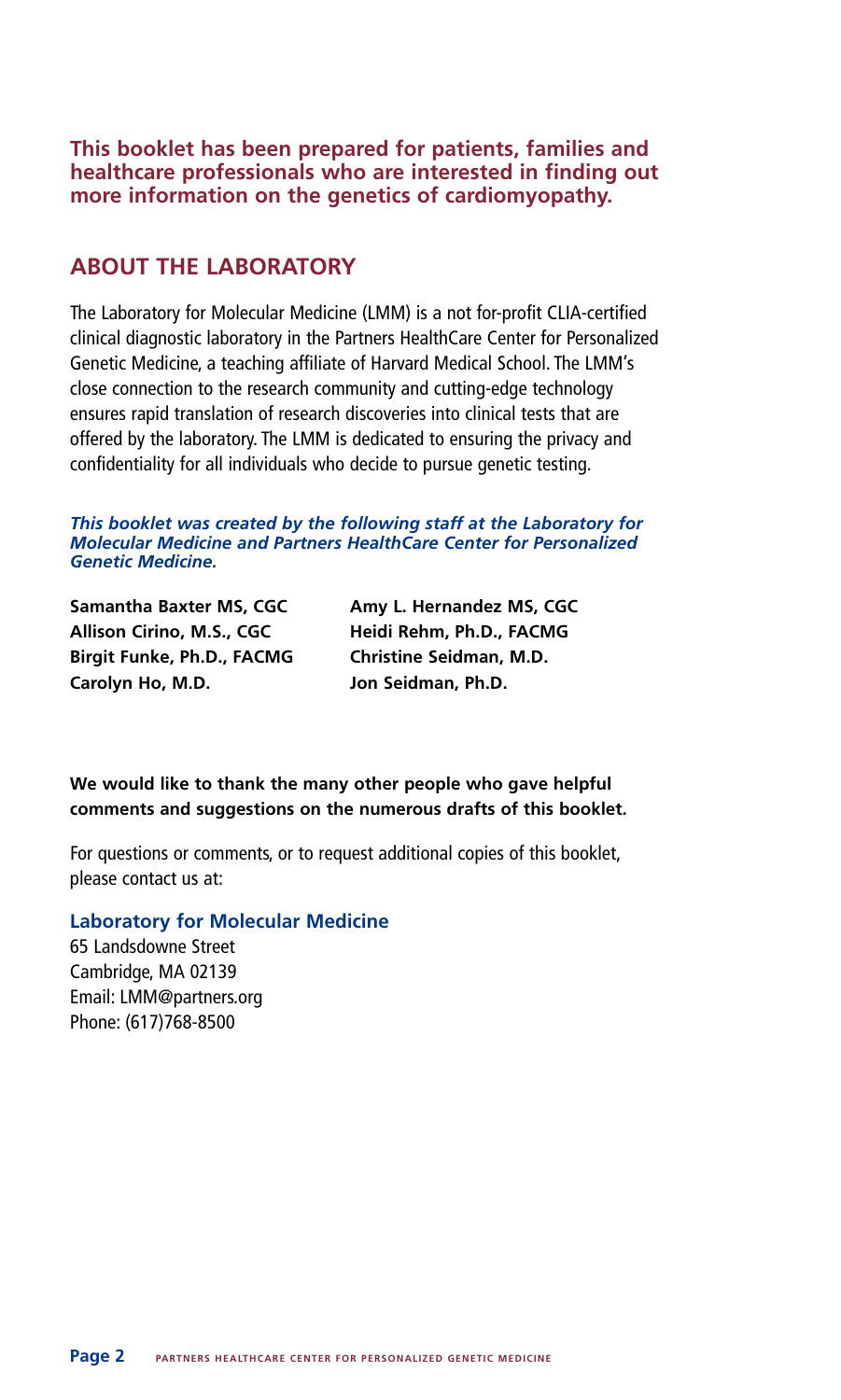# WHAT IS CARDIOMYOPATHY?

**Cardiomyopathy is a disease that affects the muscles of the heart. There are different types, including hypertrophic, dilated, restrictive and arrhythmogenic right ventricular cardiomyopathy. These diseases affect the function of the heart and lead to serious illness in the patient. Many forms of cardiomyopathy have a genetic basis. As a result, family members of a patient with cardiomyopathy are often at risk to develop disease.**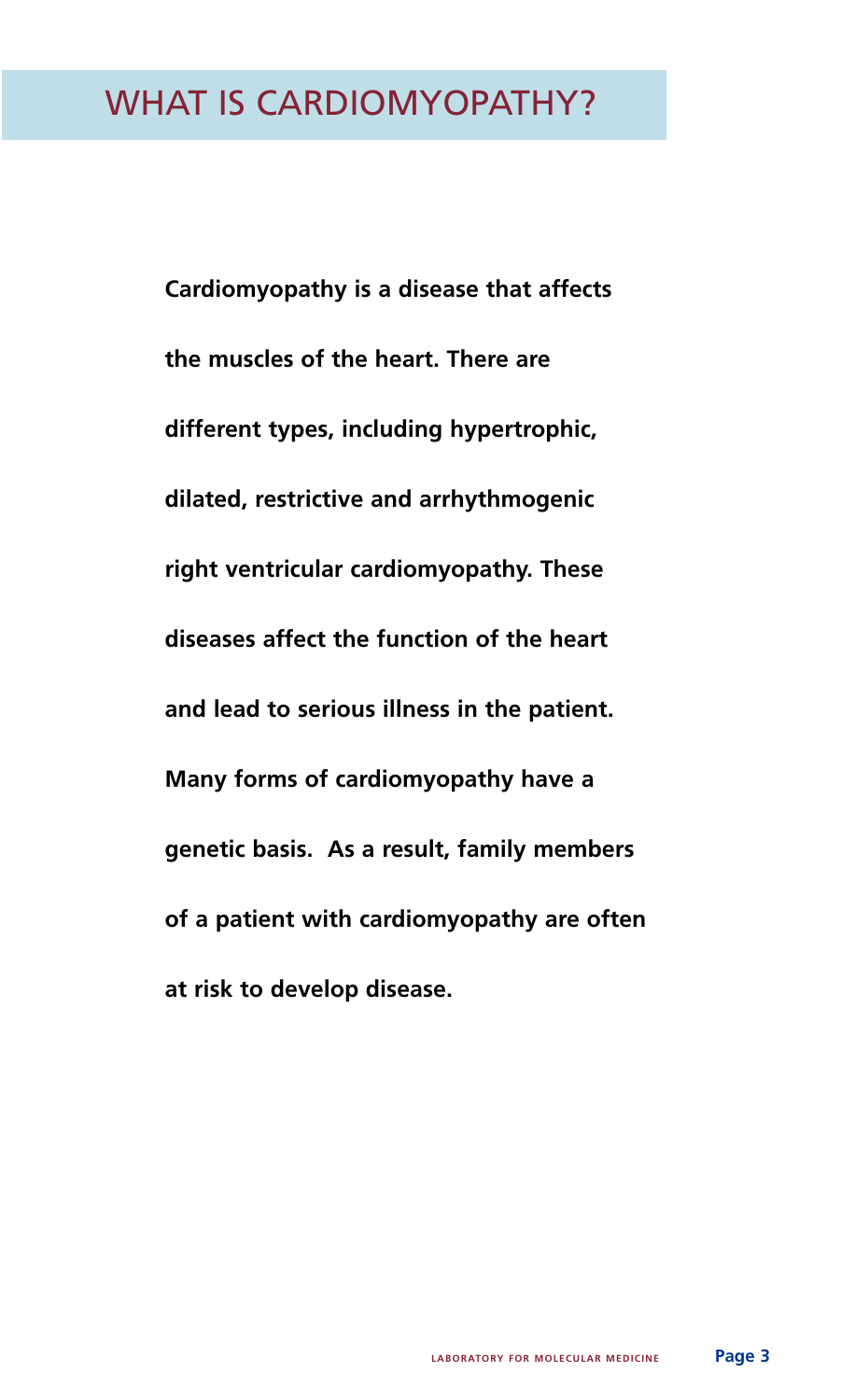# TYPES OF CARDIOMYOPATHY

#### **Sarcomere**

The sarcomere plays a major role in the structure, contraction and relaxation of the cardiac muscles.



#### **Hypertrophic Cardiomyopathy**

HCM is a very common genetic heart disorder, affecting about one in every 500 people. The most notable feature is left ventricular hypertrophy (LVH), or thickening of the walls surrounding the left ventricle. HCM is primarily caused by changes, or mutations, in the genes that code for proteins in the sarcomere.

#### **Dilated Cardiomyopathy**

DCM is seen in about one in every 2500 individuals. DCM is characterized by left ventricle enlargement (LVE), or dilation, and reduced pumping function. The enlargement is a result of a weakened heart muscle. Studies have shown that 20-35% of primary DCM is caused by inherited genetic changes. Some of these genes are the same sarcomere genes associated with HCM. The other genes associated with DCM affect additional systems of the body and changes in these genes can cause DCM as well as other clinical disease.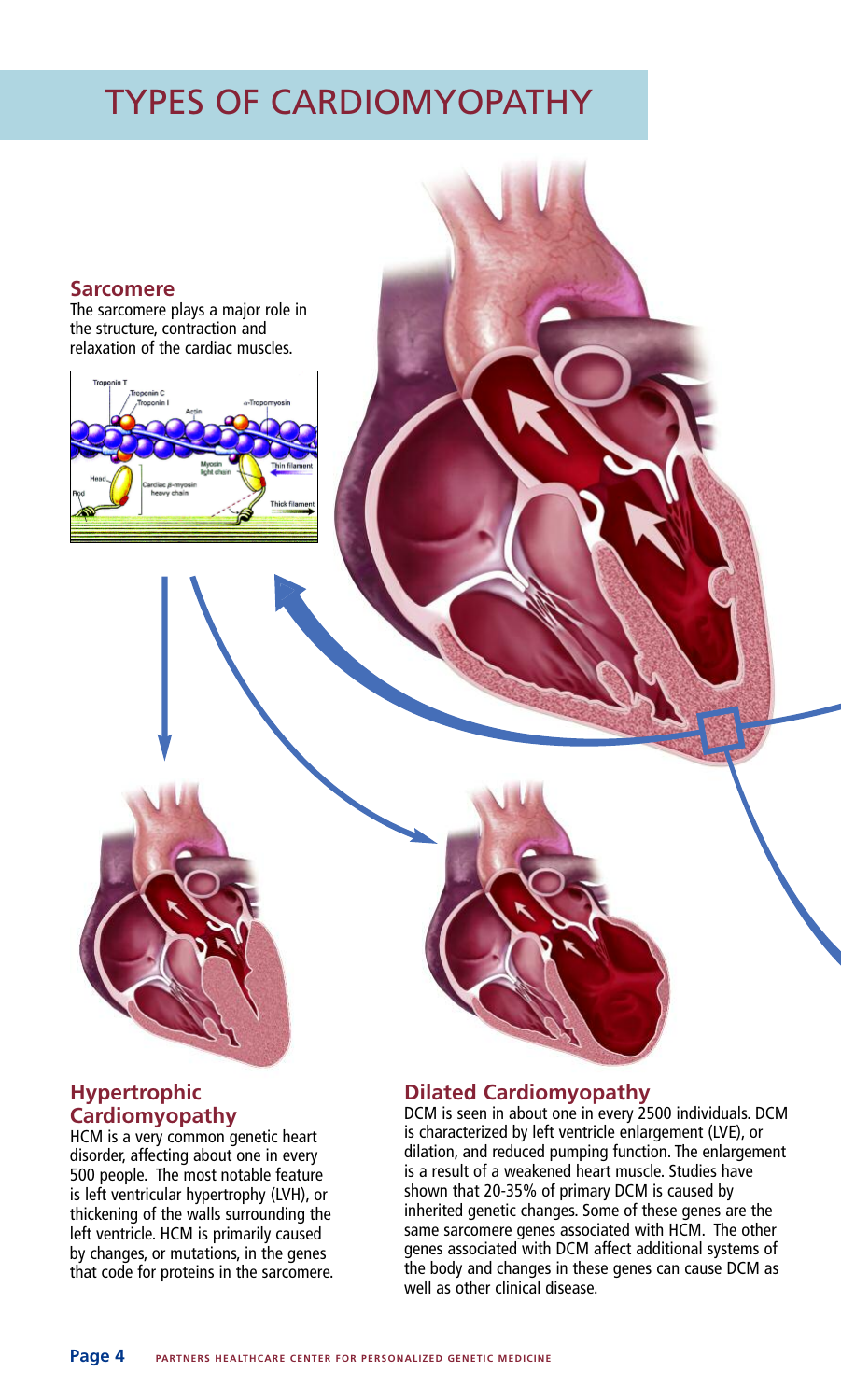#### **Desmosome**

Desmosomes play an important role in connecting cells to each other.



#### **Arrhythmogenic Right Ventricular Cardiomyopathy**

ARVC is estimated to affect approximately 1/5000 people. In this disease the heart muscle is gradually replaced by fat tissue. This mostly occurs in the right ventricle but over time may also involve the left. About half of cases of ARVC are caused by genetic mutations in genes which are involved in the formation and function of desmosomes.

# **Restrictive**

**Cardiomyopathy** RCM is a rare form of cardiomyopathy. It is characterized by a stiffening of the ventricular walls. Little information is available about the genetic causes

of this disease.

## **Syndromes involving cardiomyopathy**

There are other genetic diseases in which cardiomyopathy is one part of a more complex disease. These diseases typically present with features in various systems of the body and are not specifically a disease of the heart. However, in some patients cardiomyopathy may be the first, or only feature of disease. One example is Fabry disease. Males with classic Fabry disease often have severe heart and neurological disease but females, who typically have milder symptoms, may only have hypertrophic cardiomyopathy. If a physician suspects more symptoms than just cardiomyopathy, genetic testing can be used to assist in making a diagnosis.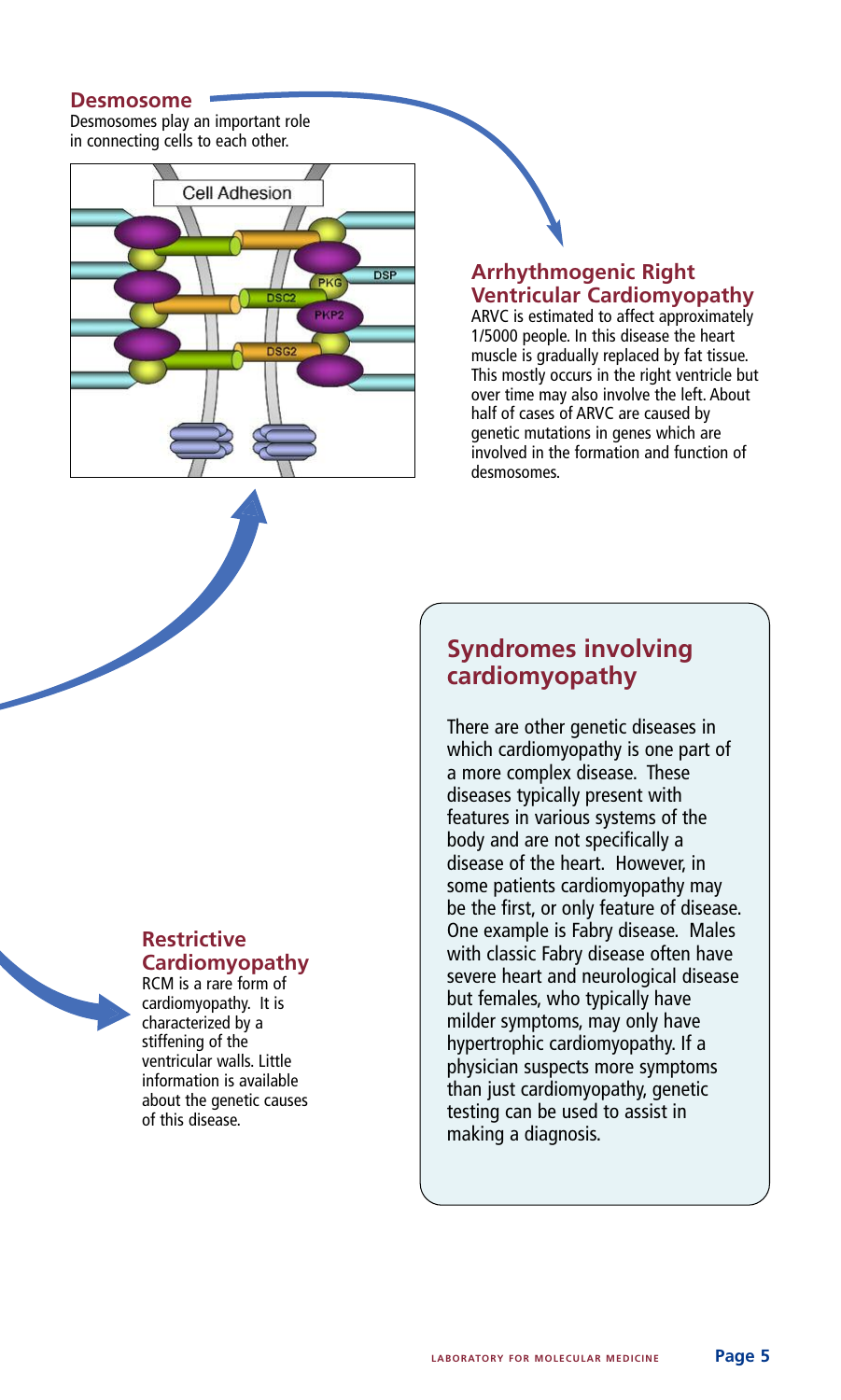# **GENETICS**

Most forms of cardiomyopathy are caused by abnormal gene sequences. These genes are passed down through a family, carried on structures called **chromosomes.**

People have 23 pairs of chromosomes, including a pair of sex chromosomes. Each pair consists of one chromosome that is inherited from the mother and one that is inherited from the father. The first 22 pairs are numbered 1-22 based on their size. The 23rd pair (X and Y) are the sex chromosomes that determine the gender of a person. Girls inherit two X chromosomes, whereas boys receive one X chromosome and one Y chromosome. The following figure demonstrates how chromosomes are passed down from a mother and father to a child.

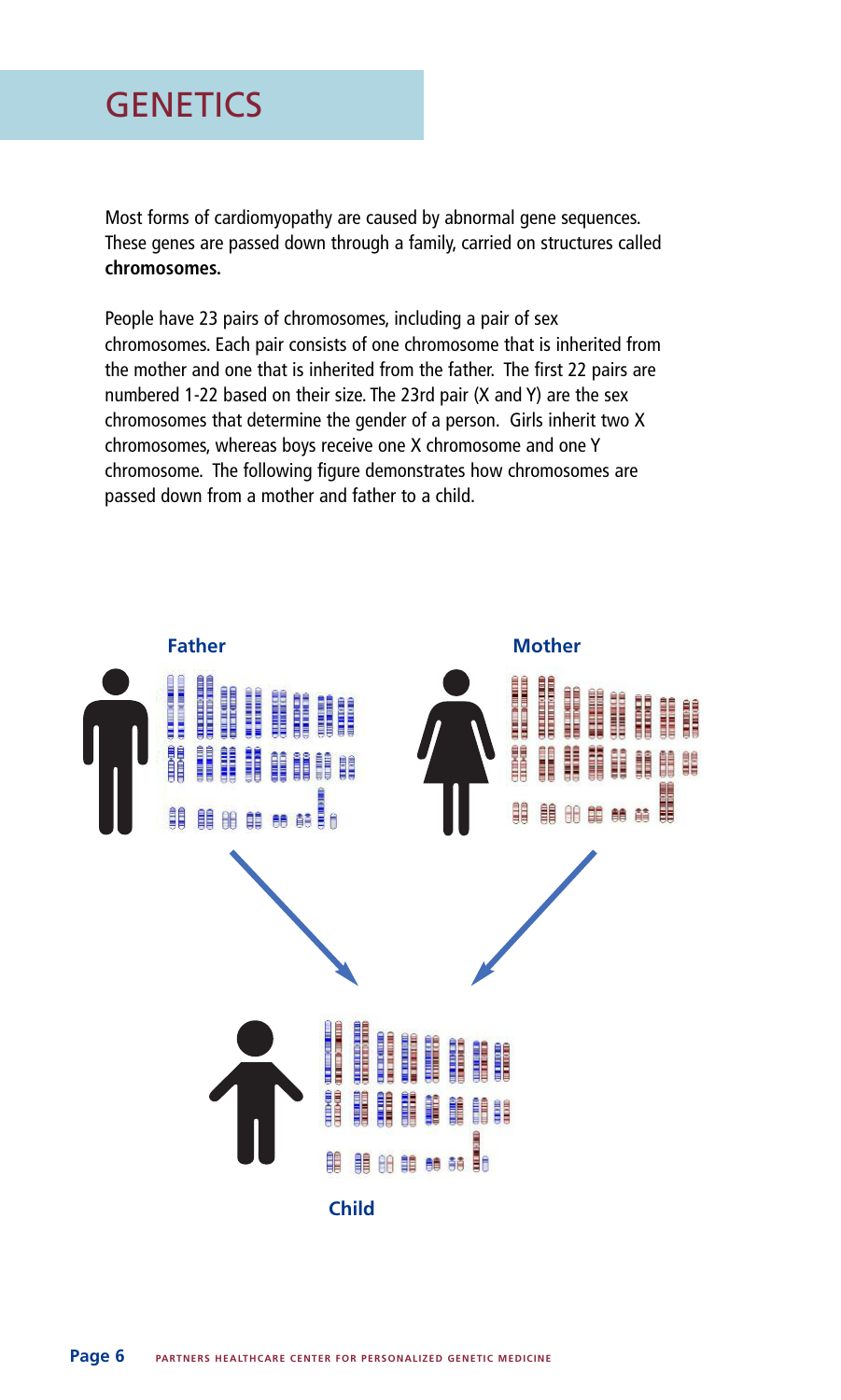The role of these chromosomes is to carry segments of information known as **genes**. Along these chromosomes are about 25,000 different genes which provide the directions for how our bodies will develop and function. All of the genes in our bodies are made of a chemical called deoxyribonucleic acid or **DNA.** DNA contains four building blocks, or bases: adenine (A), cytosine (C), guanine (G), and thymidine (T). These bases can be strung together in many different combinations to create segments of unique DNA sequences. Some of these segments code for genes, which contain the instructions for life.



Because people have two copies of every chromosome, they also have two copies of every gene. The DNA sequences of these genes are more or less the same in everyone. However, sometimes there is a DNA change, or variant, in one person's gene that is not present in most people. This DNA change is called a **mutation.** Some mutations do not interfere with the health of an individual; these are often referred to as benign variants or **polymorphisms**. Other mutations disrupt the gene enough so it does not function correctly. These are the types of mutation that cause cardiomyopathy.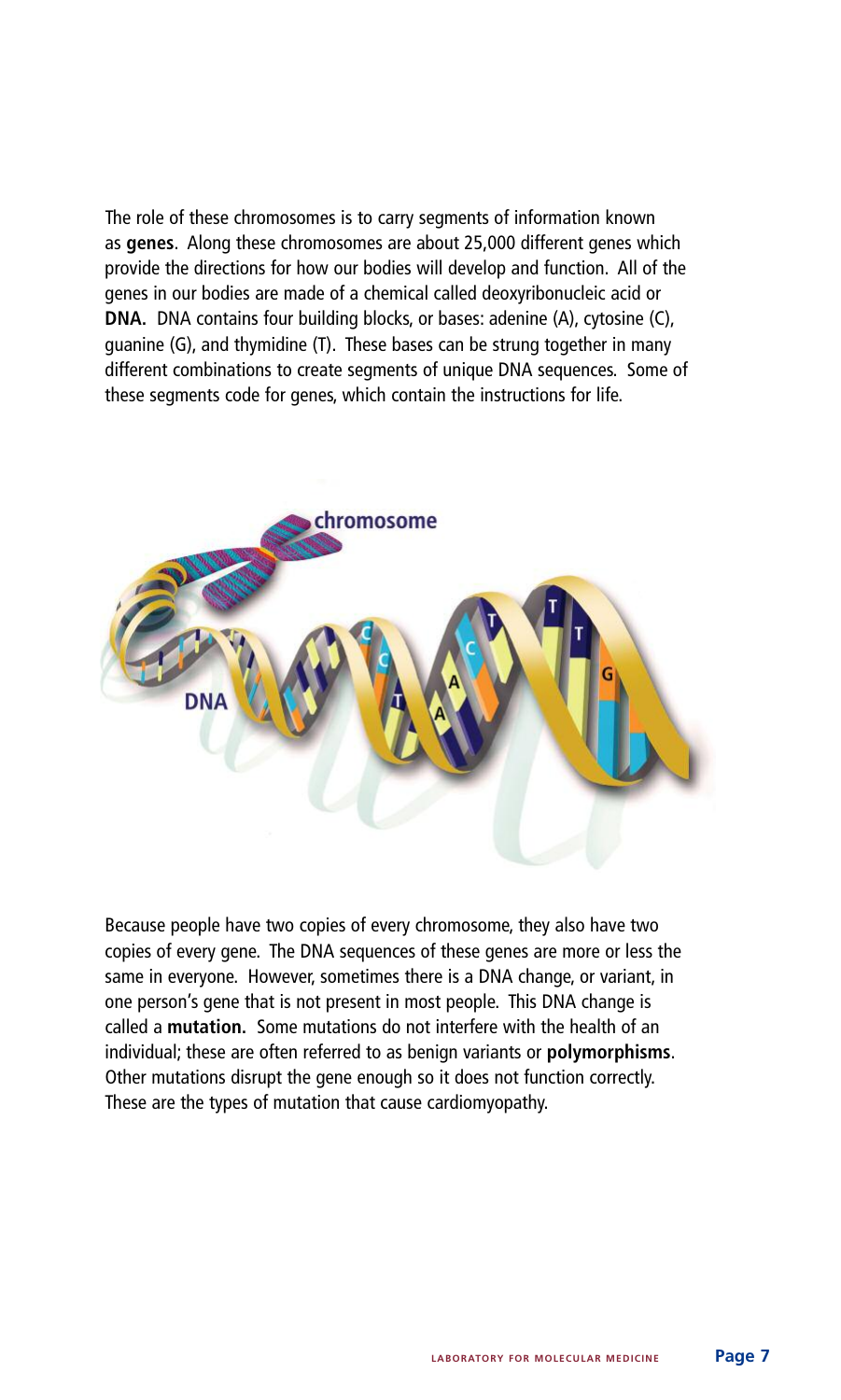### **HOW DO YOU INHERIT A GENETIC MUTATION?**

The majority of mutations causing cardiomyopathy are passed through a family in a dominant pattern. For a dominant disease, there only needs to be one mutation present in a gene to cause disease. For example, if one parent passes on a gene with a dominant mutation, the child is at risk to develop cardiomyopathy even if the gene received from the other parent has the "normal sequence." In other words, the gene with the mutation, was "stronger" than the gene without the mutation. In families with this pattern of inheritance all first-degree relatives (i.e. parents, siblings and children) of an individual with a mutation are at a 50% risk for having the same mutation.



\*Individuals with a mutation and disease are considered **affected.** If they have a mutation but no disease they are considered **at risk** to develop the disease.

In a small percentage of families with cardiomyopathy, the familial mutation travels in a pattern other than dominant. For example, Fabry disease, Danon disease and Barth syndrome are all caused by genes on the X-chromosome which follows a different type of inheritance. In this case typically only males have disease. If females show symptoms they are much milder than the men in their family.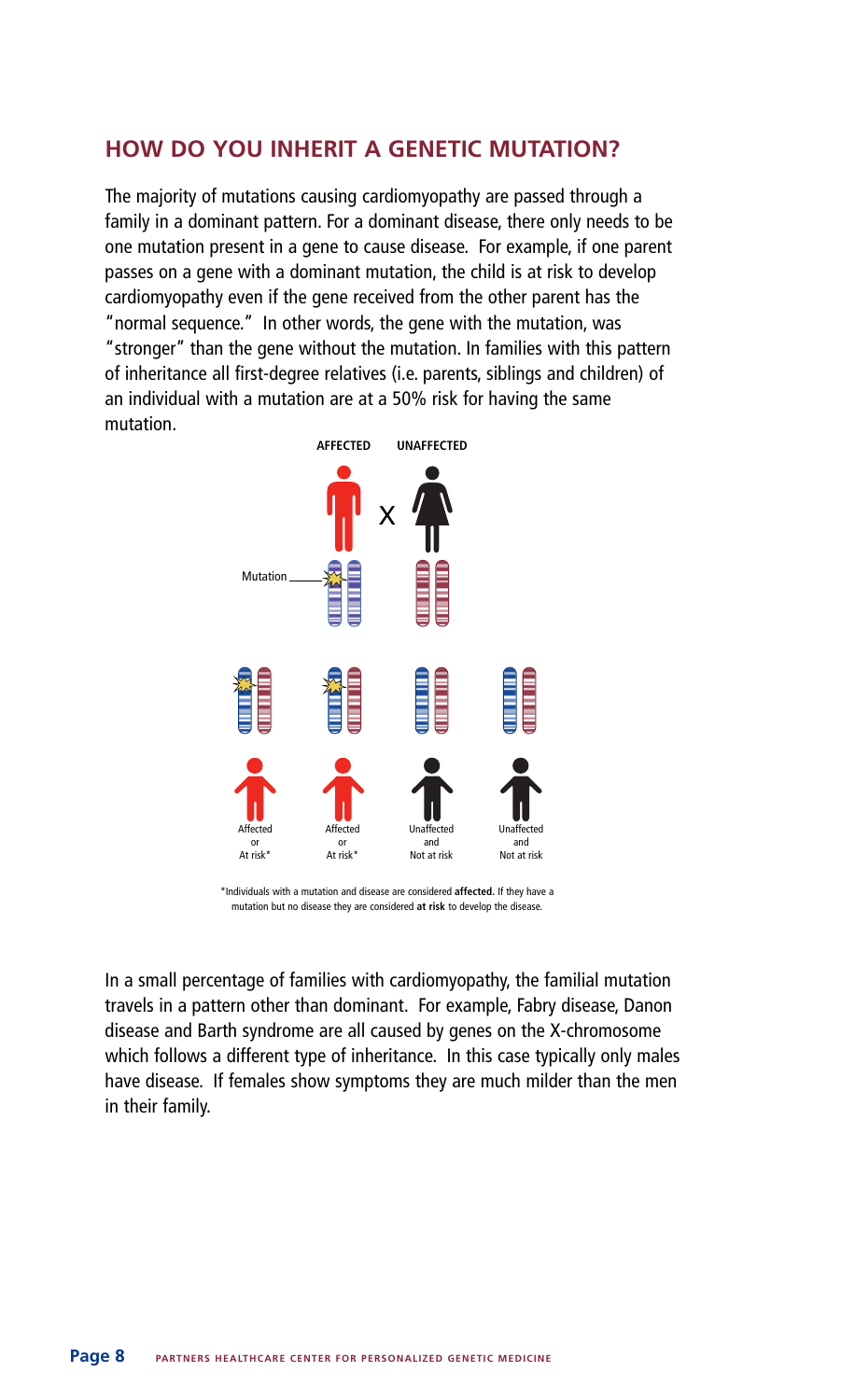## **QUESTIONS ABOUT GENETIC TESTING**

#### **Should I have genetic testing?**

The decision to have genetic testing is a personal one. The benefits and drawbacks of genetic testing must be understood by anyone considering testing so that an informed decision can be made. Genetic counselors are skilled in educating others about genetic testing and its many associated issues. You should feel free to contact a counselor or doctor if there is any information about genetic testing that is unclear, or if you would like to discuss your particular situation and the benefits of testing for you and your family.

#### **How does knowing my genetic status help with my care?**

One of the most common reasons for having genetic testing is to confirm a clinical diagnosis. Genetic testing can provide a definitive answer, if your symptoms are not enough for a diagnosis. Testing can also determine the cause of your cardiomyopathy. It can also be useful when making decisions for clinical care. And, if the genetic cause of a person's cardiomyopathy is known, it is possible to test other family members to determine who may develop cardiomyopathy. Then only those with a mutation need to be seen by a cardiologist regularly, or alter their lifestyle. In general, how people use genetic information will vary widely depending upon their symptoms, physician's recommendations, and other factors.

#### **What is genetic testing?**

Genetic testing is a blood test which compares the sequence of one person's gene with that of the common sequence of that gene. The comparison looks for mutations that could make the gene stop working.

There are two different forms of genetic testing that are available for cardiomyopathy, **full panel testing** and **familial mutation testing.** The **proband** is the first individual in the family to come to clinical attention. Proband testing typically involves scanning multiple genes in a panel, in search of a disease-causing mutation.

Familial mutation testing looks only for the specific mutation previously identified in another family member. It is used for determining whether or not an individual inherited that mutation, and if they are at increased risk to develop a cardiomyopathy. This type of genetic testing is much faster and cheaper than the proband testing due to the fact it is much more targeted.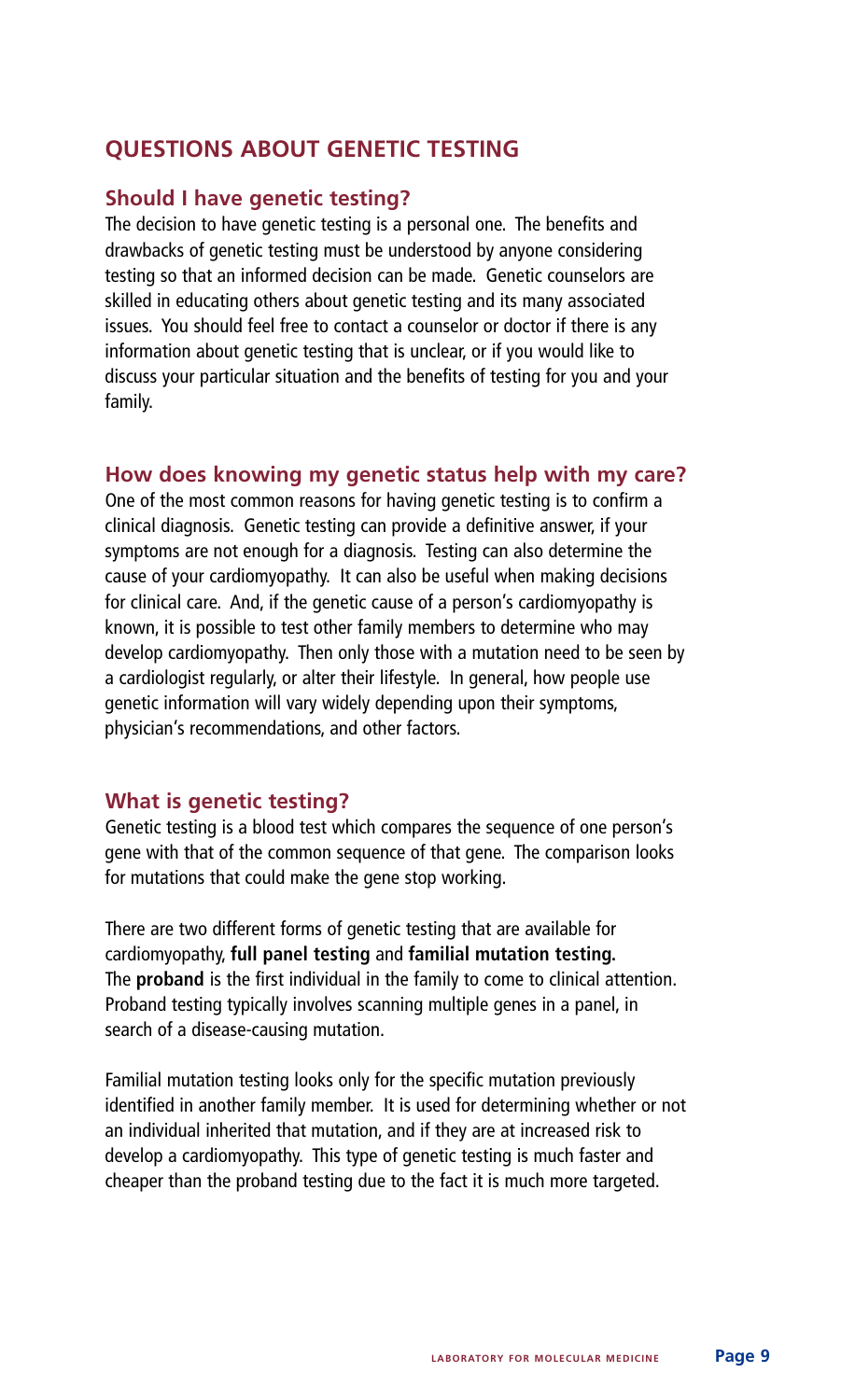4. Once the test is<br>completed, the results are sent to the physician and genetic counselor who then discuss the results with the patient.



1. <sup>A</sup> physician and genetic counselor meet with a patient to discuss the risks and benefits of genetic testing.



**THE PROCESS OF GENETIC TESTING**



**3** The laboratory<br>collects the DNA from the blood using a special process called "DNA extraction". They then perform the test.



2 The patient<br>
2 has their blood The patient drawn and it is sent to a genetic testing laboratory.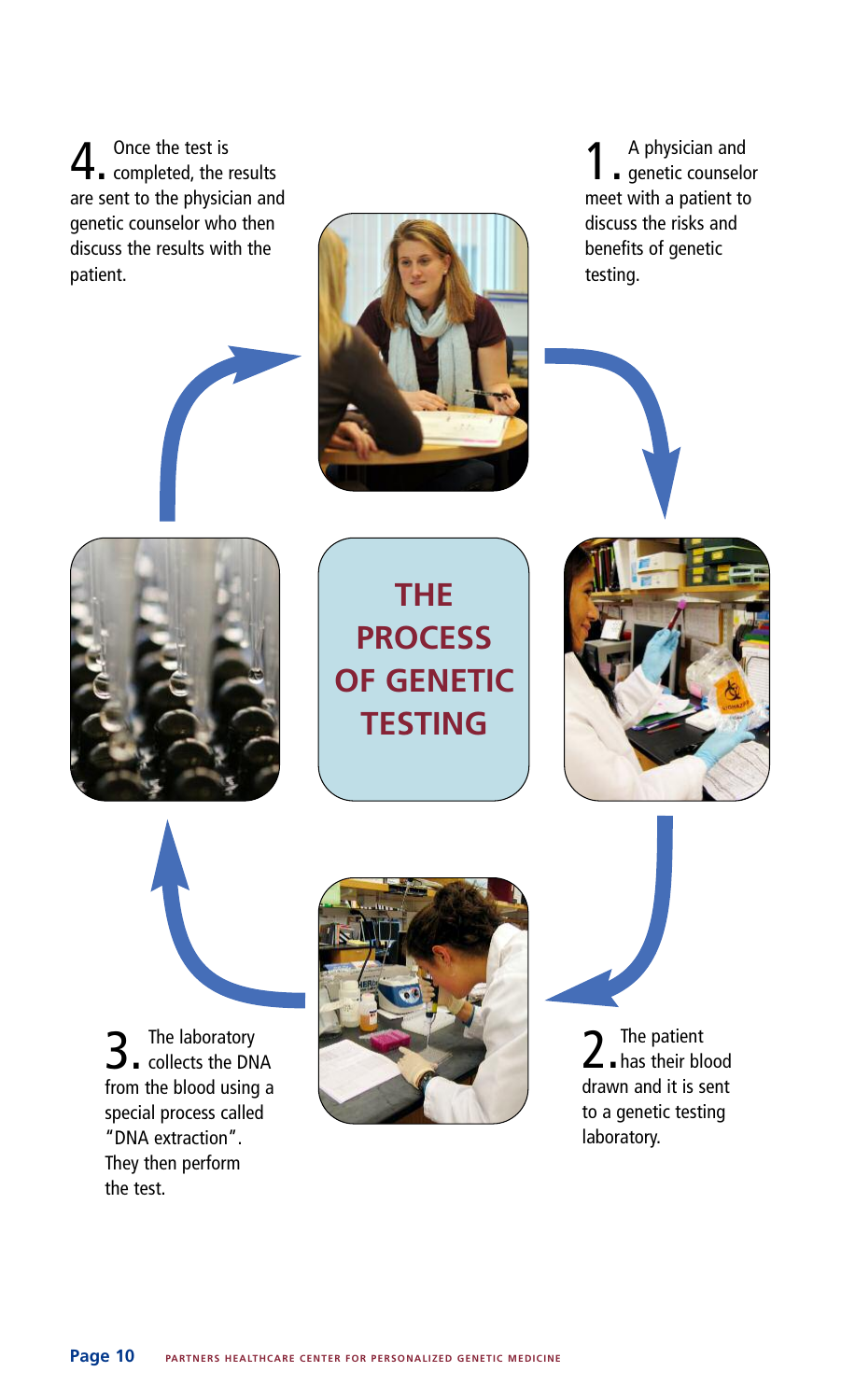### **WHAT ARE THE POSSIBLE RESULTS OF MY GENETIC TESTING?**

#### **There are three possible results for your genetic testing performed at the Laboratory for Molecular Medicine**

- **1.Positive-** This means that the lab found what they believe is a disease-causing or "pathogenic" mutation in one of the genes tested.
- **2.Inconclusive-** This means that the lab found a change in one of your genes but they are not sure if that change causes disease. The reasons for an inconclusive result are:
	- The mutation has also been found in healthy people, though not in a high enough frequency to rule out a role in causing cardiomyopathy.
	- Your race is one that has not been well studied and therefore common variants in your race are not yet understood.

If you are found to have an inconclusive test result your doctor or genetic counselor may suggest having other members of your family tested. If everyone with disease in your family is found to have the mutation, then the lab may decide the mutation is causative for cardiomyopathy. If there are not enough affected family members to test, you may need to wait for further studies to determine if your mutation is disease-causing.

**3.Negative-** This means that the lab did not find any changes or mutations of possible clinical significance in any of the genes they sequenced. This result does not rule out that there is an underlying genetic cause for your cardiomyopathy. It is possible you carry a mutation located in a gene for which testing is not currently available.

If you are negative, testing other family members is not usually helpful.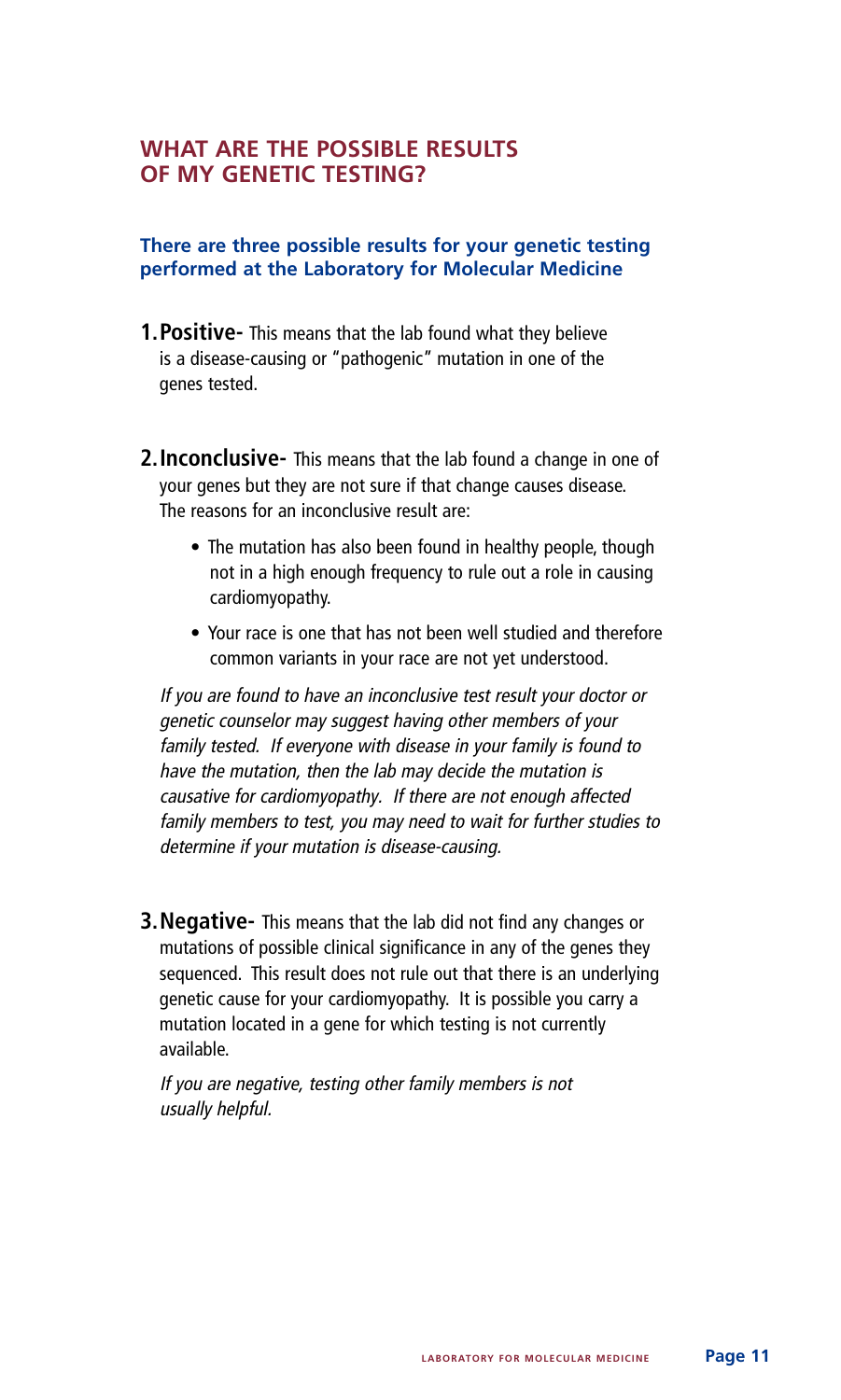

#### **Who in my family should I share my results with?**

Once you have your genetic test results your doctor or genetic counselor may discuss with you what this means for other members of your family. Since most cases of cardiomyopathy are caused by dominant mutations, all of your first degree relatives are at risk for having inherited the same mutation as you did (see figure below). It is important for these individuals to know about their risk and to discuss their options for clinical and genetic testing with a doctor. It is also important to discuss with other family members if there is any family history of heart problems, and/or sudden death. This can help determine if there are any other extended family members who should also have screening.

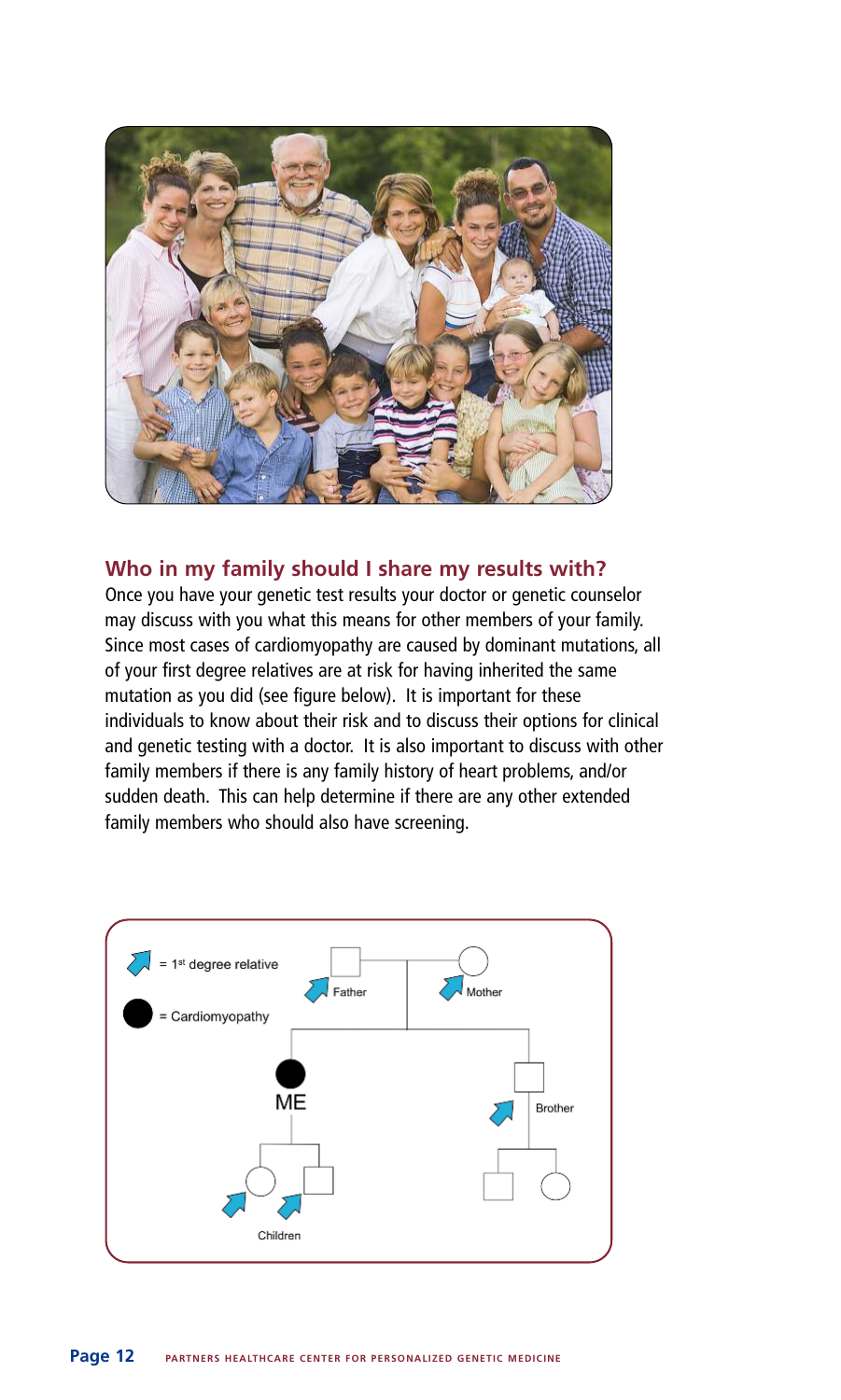#### **How do I know if I have a family history of cardiomyopathy?**

#### **Has anyone in your family ever…**

- Had a diagnosis of cardiomyopathy or heart disease?
- Seen a cardiologist or had any tests done on their heart? (e.g. MRI, ECG)
- Been told they have an enlarged or "big" heart?
- Had heart failure or a heart attack?
- Died suddenly or had an unexplained death or accident (e.g. drowning, car accident?)
- Died at a young age or "prematurely"?
- Fainted?
- Had problems with the rhythm of their heart? (e.g. offbeat or "racing heart")
- Had a pacemaker?
- Taken medication for their heart?

If you answer "yes" to any of the questions above it is possible that other members of your family also have cardiomyopathy and should consult a their doctor or cardiologist.

#### **Why are some people more severely affected in my family than others?**

A large area of interest is the variable presentation of cardiomyopathy. It is not uncommon to see family members have the same type of cardiomyopathy (e.g. HCM) but may have different symptoms or ages of onset. For example, a father could develop symptoms of HCM in his late 30s but his son, who inherited the affected gene, might not develop symptoms until his 60s. Other times parents learn they have a mutation, but no symptoms, only after their child was diagnosed and genetic testing was performed.

#### **Could I be the first person in my family to have a mutation?**

Yes. There are cases in which a genetic mutation is seen for the first time in a person whose parents do not carry the mutation. This type of mutation is called a spontaneous or "de novo" mutation, which usually developed in one of the parent's sperm or egg. When this occurs, cardiomyopathy can suddenly begin within a family when ancestors were not affected. In this case it would have not been possible to predict that the child would be affected, but the chance of future generations having cardiomyopathy can be determined.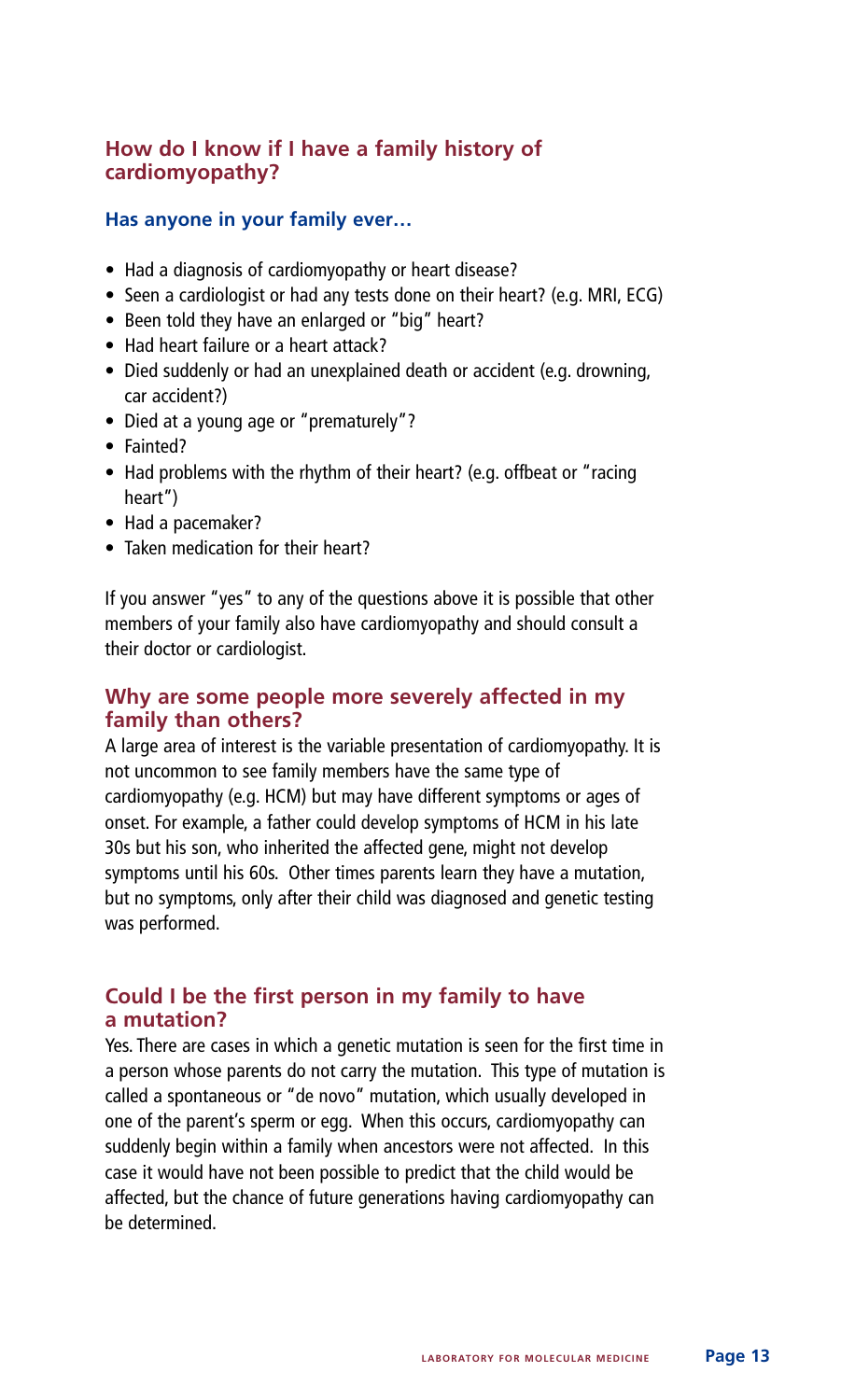# RESOURCES

### **Laboratory for Molecular Medicine**

Partners HealthCare Center for Personalized Genetic Medicine (617)768-8500 http://pcpgm.partners.org/LMM

### **American Heart Association**

1-800-242-8721 www.americanheart.org

### **ARVD/C Information Website**

http://www.arvd-arvc-info.com

## **Brigham and Women's Cardiovascular Genetics Center**

(617)732-7921 www.brighamandwomens.org/Departments\_and\_Services/ medicine/services/cvcenter/genetics/

### **Cardiomyopathy Association**

+44(0)1923 249 977 www.cardiomyopathy.org

# **Hypertrophic Cardiomyopathy Association**

www.4hcm.org

**National Society of Genetic Counselors** www.nsgc.org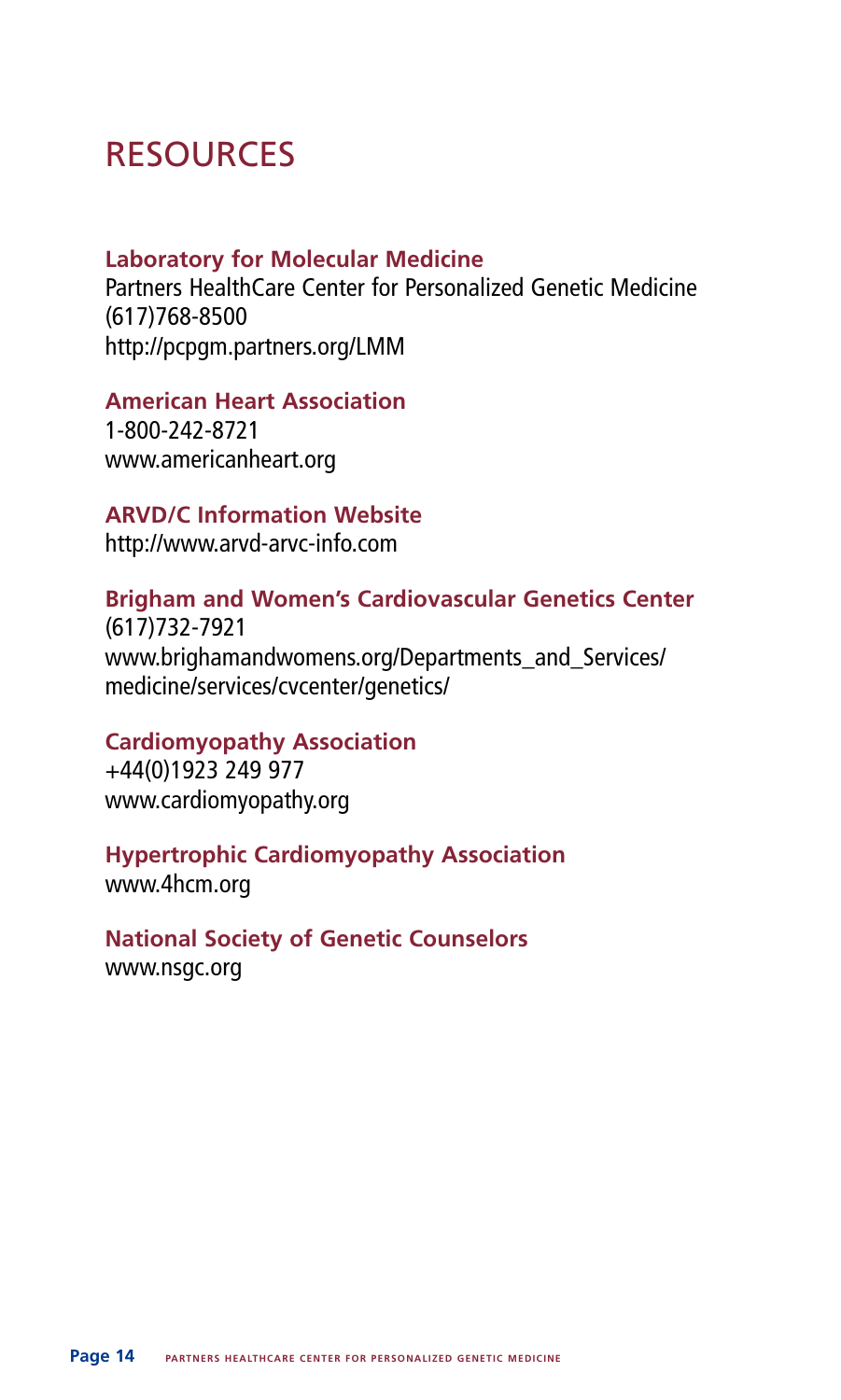**Information on clinically available genetic testing for cardiomyopathy.**